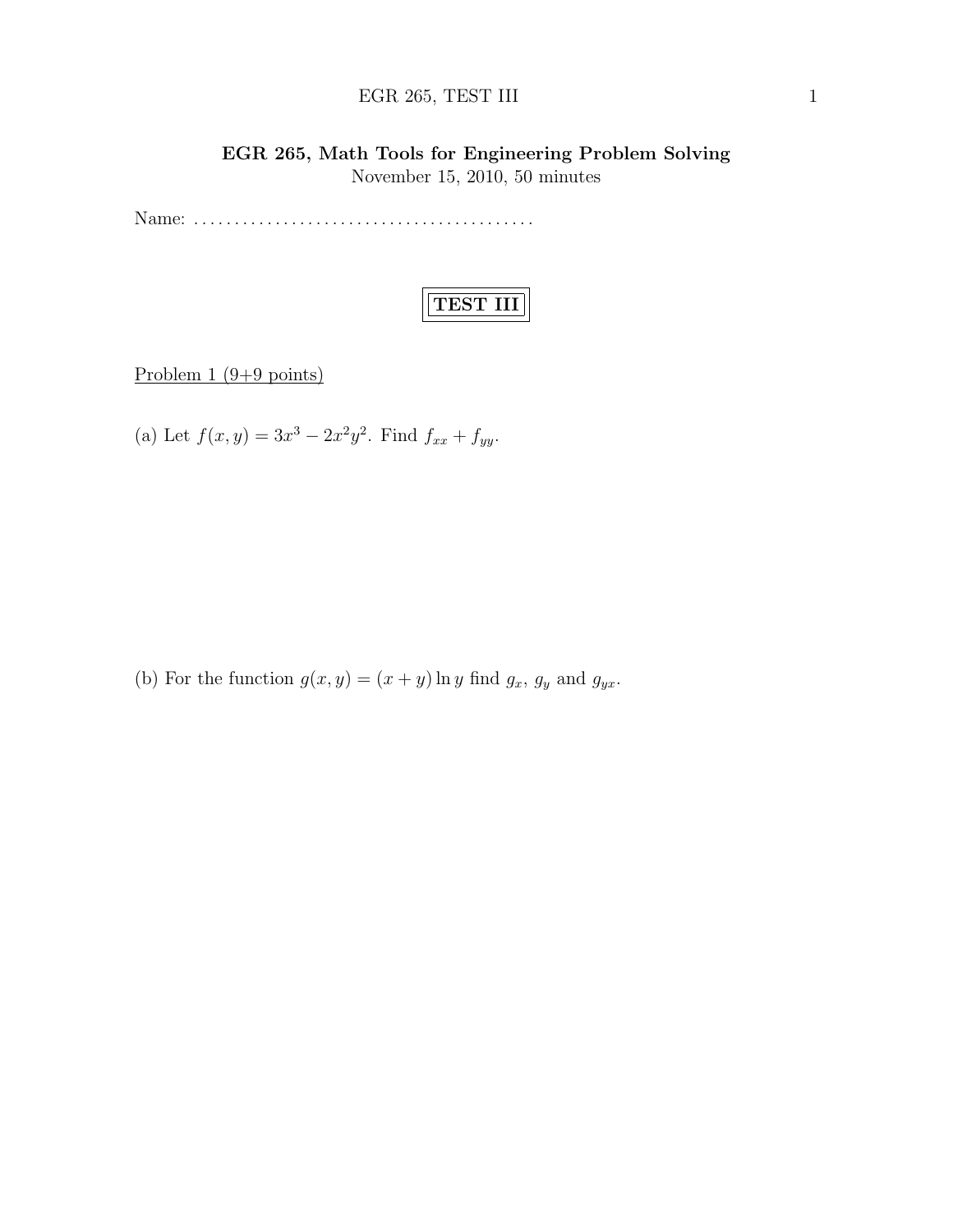#### Problem 2 (9+9 points)

(a) For the function  $h(x, y) = \sqrt{x^2 + y^4}$  find its direction and rate of steepest descent at the point  $P(1, 1)$ .

(b) Find the directional derivative of  $h(x, y)$  at  $P(1, 1)$  in the direction of the vector  $v = -3i + 4j$ .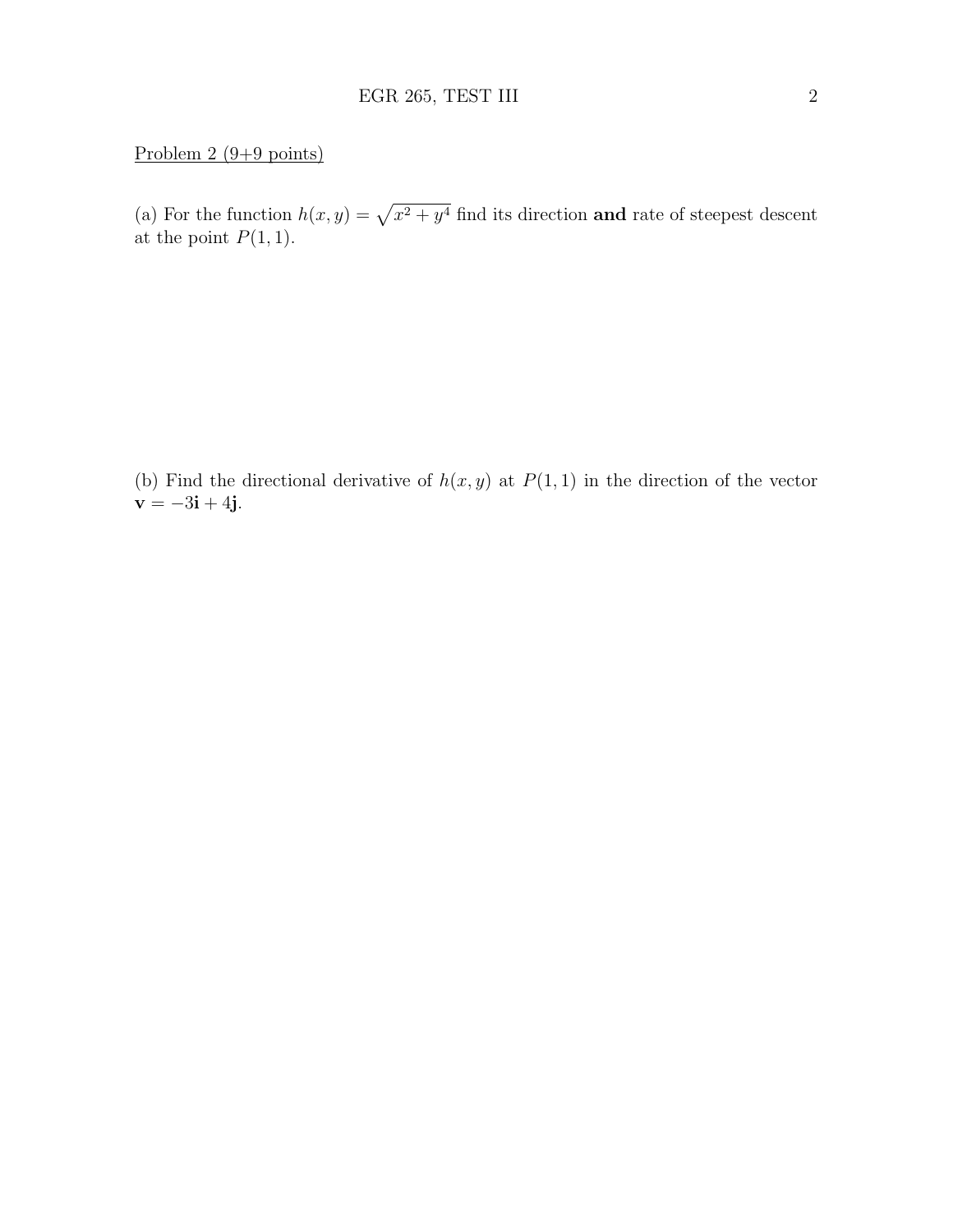# Problem 3 (12+6 points)

(a) Find an equation for the tangent plane to the graph of  $z = \cos(x + y)$  at the point  $(\pi/2, 0, 0).$ 

(b) Also, find parametric equations for the normal line to the graph of  $z = \cos(x + y)$ at  $(\pi/2, 0, 0)$ .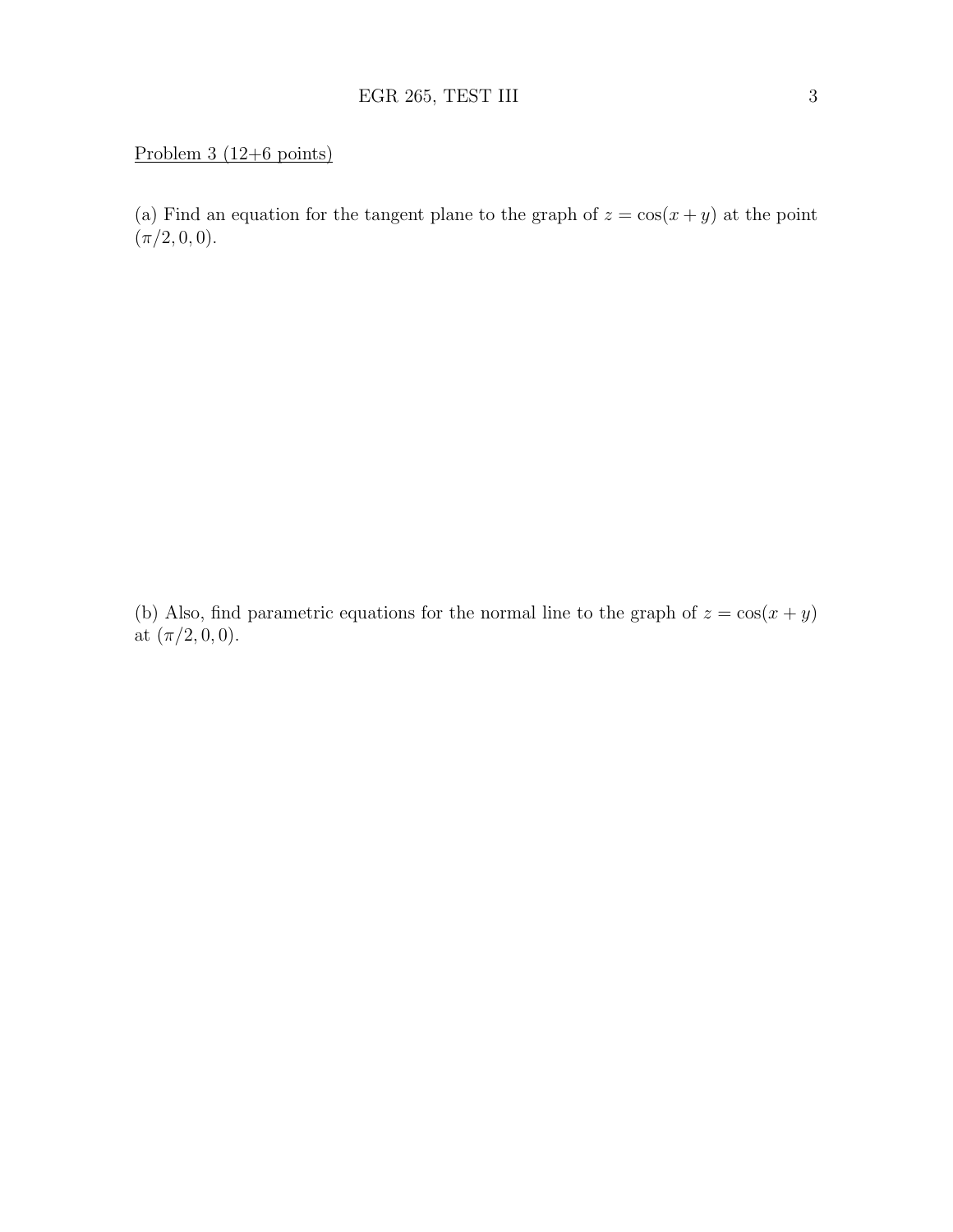# Problem 4 (12 points)

Evaluate  $\int_C$ x  $\frac{x}{y}$  ds, where the curve C is parameterized by  $x = t^3/3$ ,  $y = t^4/4$ ,  $1 \le t \le 2$ .

Problem 5 (12 points)

Find the work done by the force field

 $F(x, y) = xe^{x}$ **i** + 2xy**j** 

along the curve C given by the graph of  $y = x^3$ ,  $0 \le x \le 1$ .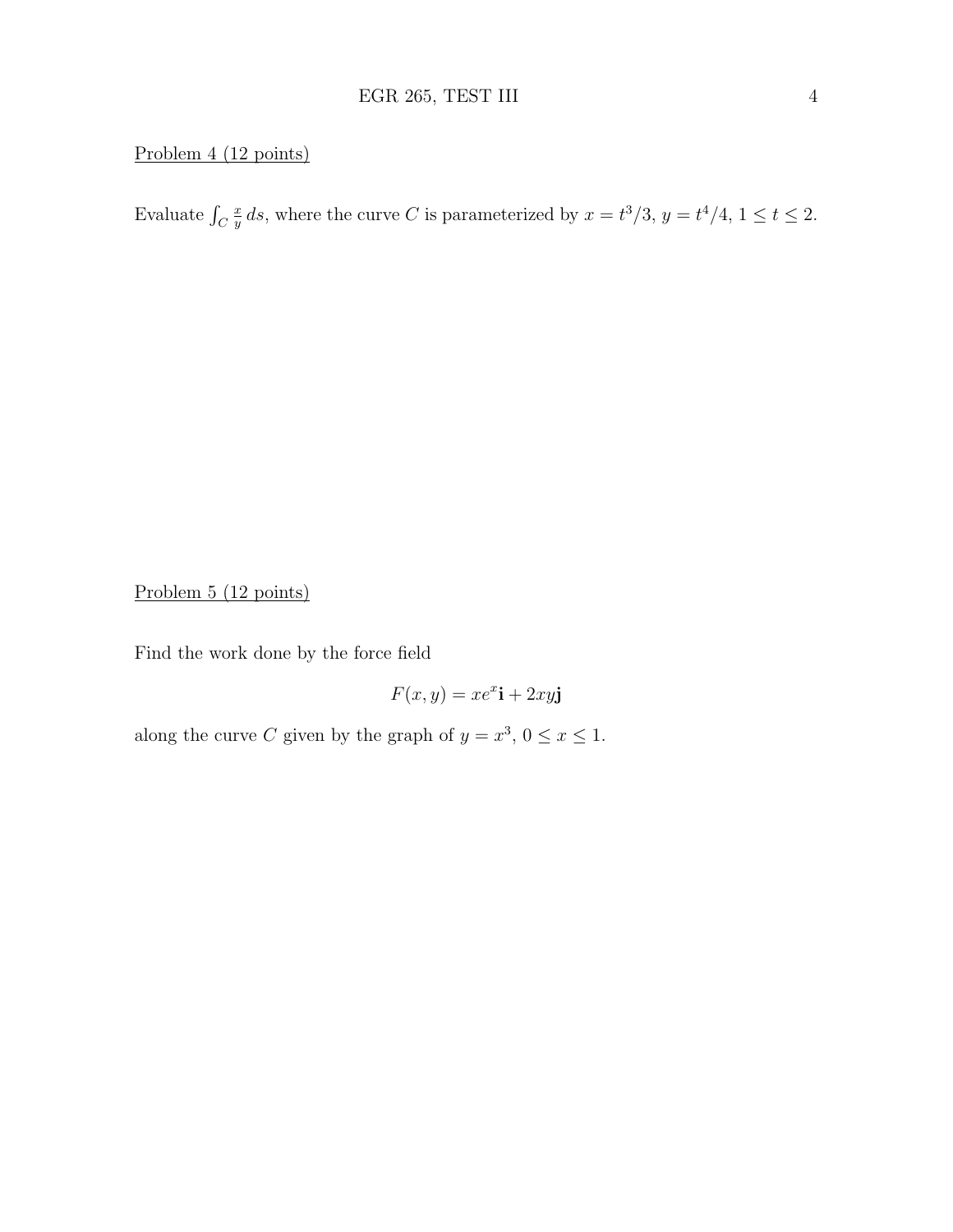#### Problem 6 (5+5 points)

Determine for each of the following force fields if it is conservative.

(a)  $F(x, y) = \sin(x) \cos(y) \mathbf{i} - \cos(x) \cos(y) \mathbf{j}$ 

(b)  $F(x, y) = (3x + y^2)\mathbf{i} + 2xy\mathbf{j}$ 

Problem 7 (12 points)

For the conservative force field  $F(x, y)$  from Problem 6 find a potential function  $\phi(x, y)$ and calculate the work done by the force field along the curve traced by the vector function  $\mathbf{r}(t) = t \sin(\pi t)\mathbf{i} + t \cos(\pi t)\mathbf{j}, 1/2 \le t \le 1.$